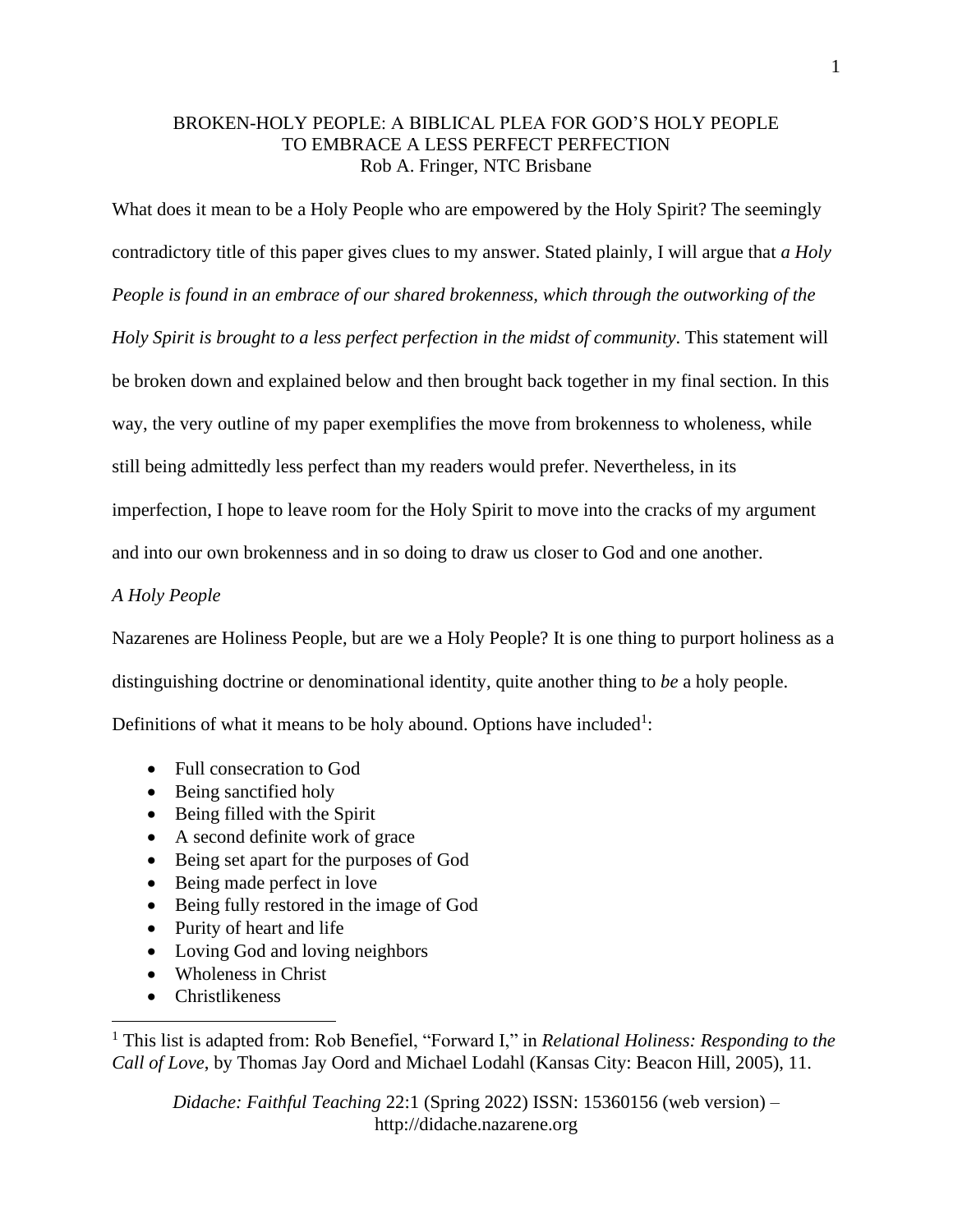It is likely not one or the other, but a combination. Nevertheless, in our short history as a

denomination, we have tended to emphasize individual holiness over communal holiness.

Manual Article X, on *Christian Holiness and Entire Sanctification*, is mostly stated in the plural, which gives the appearance of being communally focused. Yet, when read carefully, subtle shifts to the singular in multiple places betray its more individualized focus.

It (entire sanctification) is wrought by the baptism with or infilling of the Holy Spirit, and comprehends in one experience **the cleansing of the heart from sin** and the abiding, indwelling presence of the Holy Spirit, **empowering the believer for life and service**. . . . We believe that the grace of entire sanctification includes the divine impulse to grow in grace as **a Christlike disciple**. 2

While the last paragraph of this Article<sup>3</sup> acknowledges Christian community as the most fertile soil for holiness, it still envisages an individual partaking in community for the sake of personal holiness. Therefore, such community is ultimately a means to an end for the individual, rather than the goal being the holiness of a community.

One may ask, "am I my brother's (or sister's) keeper?" <sup>4</sup> What does another person's

holiness have to do with mine? John Wesley addressed this point on multiple occasions, none

more poignant than in these words:

[I]t is only when we are knit together that we "have nourishment from [God], and increase with the increase of God. . . . "Holy solitaries" is a phrase no more consistent with the gospel than holy adulterers. The gospel of Christ knows of no religion, but social; no holiness but social holiness.<sup>5</sup>

<sup>3</sup> "Participating in the means of grace, especially the fellowship, disciplines, and sacraments of the Church, believers grow in grace and in wholehearted love to God and neighbor."

*Didache: Faithful Teaching* 22:1 (Spring 2022) ISSN: 15360156 (web version) – http://didache.nazarene.org

<sup>2</sup> Church of the Nazarene, *Manual 2017-2021* (Kansas City: Nazarene Publishing House, 2017), 31-32, emphasis is mine seeking to highlight the more individualistic focus.

<sup>4</sup> Genesis 4:9. Unless otherwise stated, all Scripture quotations are from the NRSV.

<sup>5</sup> John Wesley, *Works* (Jackson), 14:320-21. By these words, Wesley was referring to community holiness and not to social justice. For a better understanding of this, see Andrew C.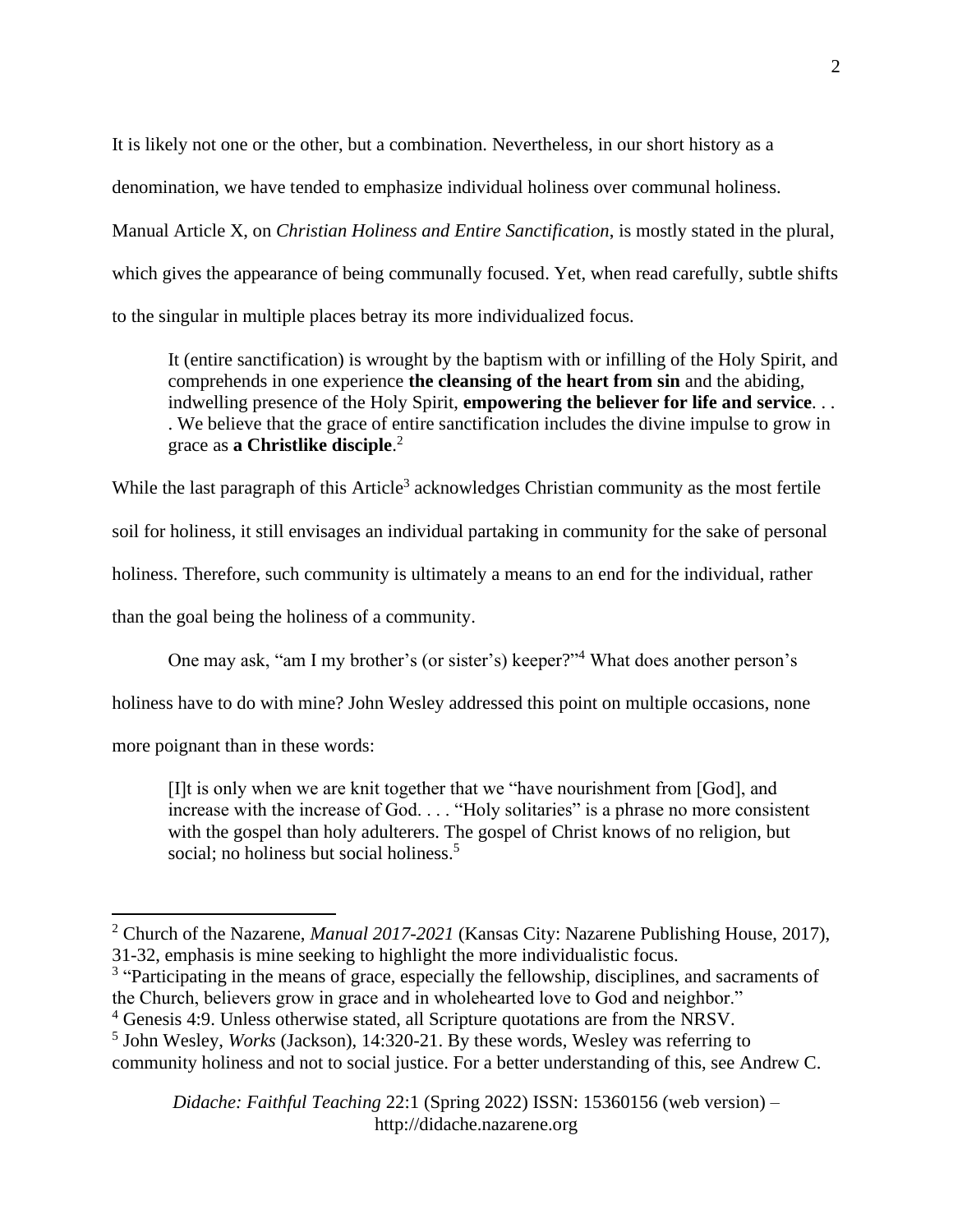In Western (and Westernized) culture, it is hard to imagine sharing our holiness with another. And yet, this is exactly what God does for us. Holiness is intrinsically tied to God and any potential holiness we may acquire is always derivative.<sup>6</sup> Therefore, holiness can never be individualized. It is the corporeal body of Christ that comes closest to perfection. <sup>7</sup> But what do we do when the body of Christ, the Church, looks more broken than holy?

# *An Embrace of Our Shared Brokenness*

"Broken" is not a word we often associate with ourselves or others. Yet, we recognize a significant degree of brokenness in our world. This brokenness, <sup>8</sup> which is primarily relational, can be traced back to Genesis, which gives an account of humanity's "fall" and the subsequent downward spiral into every-increasing chaos. Humanity went from naked and unashamed to naked and afraid;<sup>9</sup> we hid from God and blamed God and one another for our shared sin. We have been doing the same ever sense.

Humanity's brokenness is essentially tied to a loss of our core identity. Something of the image of God, in which we were created, was marred in our separation from God and one another. This is because a significant aspect of this image is community. Just as the Godhead exists in community (Father, Son, and Holy Spirit), so too, *we were created in community*<sup>10</sup> and

Thompson, "From Societies to Society: The Shift from Holiness to Justice in the Wesleyan Tradition," *Methodist Review* 3 (2011): 141-72.

<sup>6</sup> Kent Brower, *Holiness in the Gospels* (Kansas City: Beacon Hill, 2005), 24.

<sup>7</sup> Cf. Ephesians 4; Romans 12; and 1 Corinthians 12.

<sup>&</sup>lt;sup>8</sup> For Wesley, there was a significant difference between sins and infirmities and his definition of Christian perfection only involved being free from the former. See John Wesley, "On Perfection" in *Works* (BE), 3.70-87. See also, Mark Olson, "John Wesley's Doctrine of Sin Revisited," *Wesleyan Theological Journal* 47.2 (2012): 53-71.

<sup>9</sup> Genesis 2:25 & 3:10.

 $10$  Genesis 1:26-27.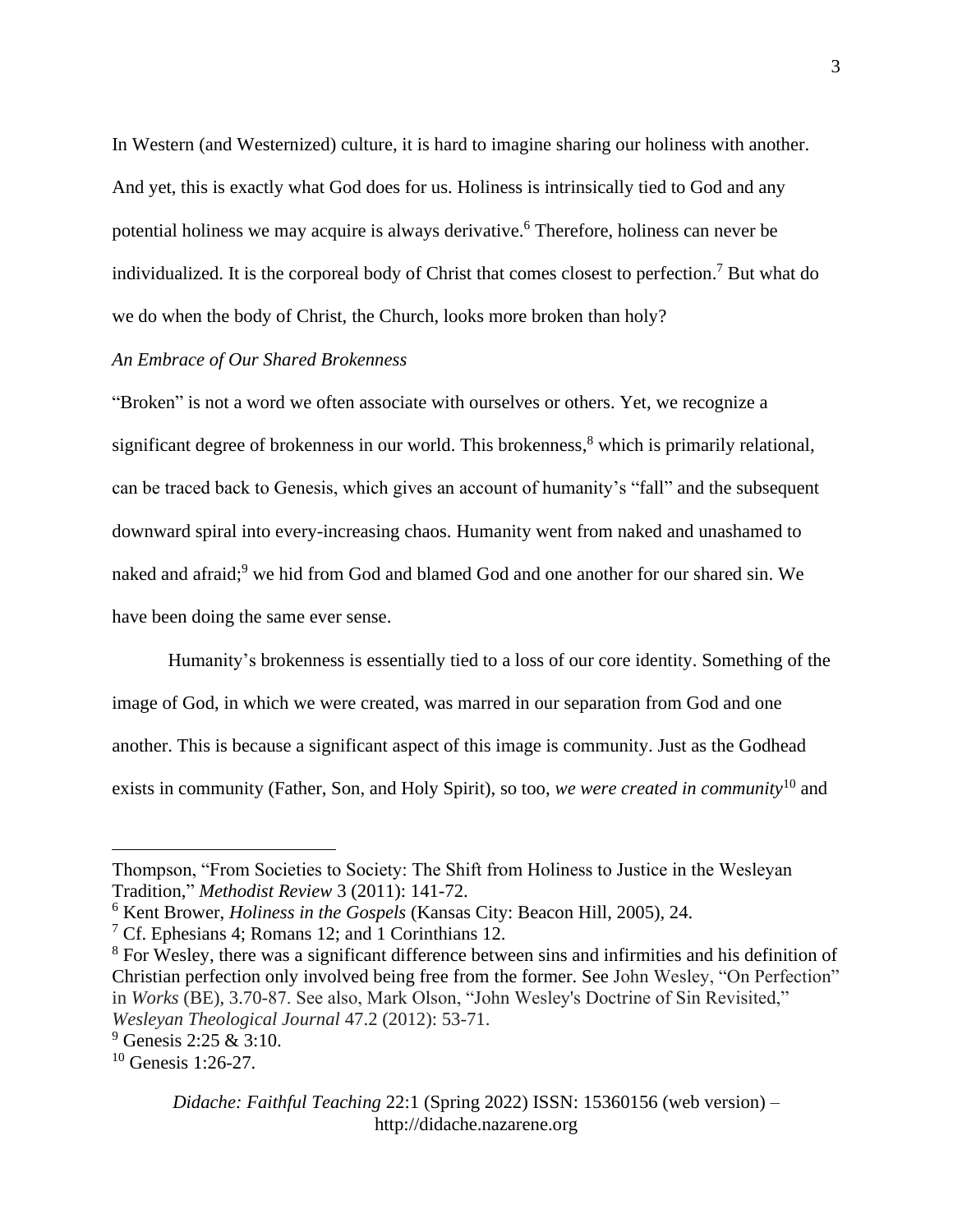for community.<sup>11</sup> In the fall, we lost more than our personal freedoms. We lost our truest selves, which were only found in our connectedness to God and one another. Humanity's break with community left us less than whole<sup>12</sup> and less than holy!<sup>13</sup>

It took a loving act of God to step into the brokenness with the hope and promise of reconciliation and restoration. These two concepts are key to our understanding of salvation (equals reconciliation) and sanctification (equals restoration).<sup>14</sup> It is because "God is love"<sup>15</sup> and because "God so loved the world,"<sup>16</sup> that reconciliation has been offered since the fall. God extended relationship in the form of persistent presence and constant covenant. These realities were not offered to an individual<sup>17</sup> but to a people. Those entering covenant with God were simultaneously entering into covenant with one other. God was making Israel into a people, and God's people were (and still are) called to be a "light to the nations, that [God's] salvation may reach to the end of the earth."<sup>18</sup>

<sup>&</sup>lt;sup>11</sup> Genesis 2:18. See also, Miroslav Volf, *After Our Likeness: The Church as the Image of the Trinity* (Grand Rapids: Eerdmans, 1998), esp. 127-282.

 $12$  Wholeness is an idea often associated with holiness. Here, I include community (with God and with others) as an integral part of being whole, even of being human. This could be compared to the idea of *ubuntu* in many African culture. See Luke Lungile Pato, "Being Fully Human: From the Perspective of African Culture and Spirituality," *Journal of Theology for Southern Africa* 97 (1997): 53-61.

 $13$  Likewise, Wesley viewed holiness as a restoration of the image of God in humanity. While Wesley's holiness theology was strongly tied to community, he was, nevertheless, still a man of his time. He was influenced by the western individualism that was birthed out of the enlightenment.

<sup>&</sup>lt;sup>14</sup> The words reconciliation and restoration are preferred because they carry significant relational connotation, whereas salvation and sanctification have often been used transactionally.

 $15$  1 John 4:8, 16.

 $16$  John 3:16.

 $17$  This is even the case with people like Abraham, Moses, and David.

 $18$  Isaiah 49:6.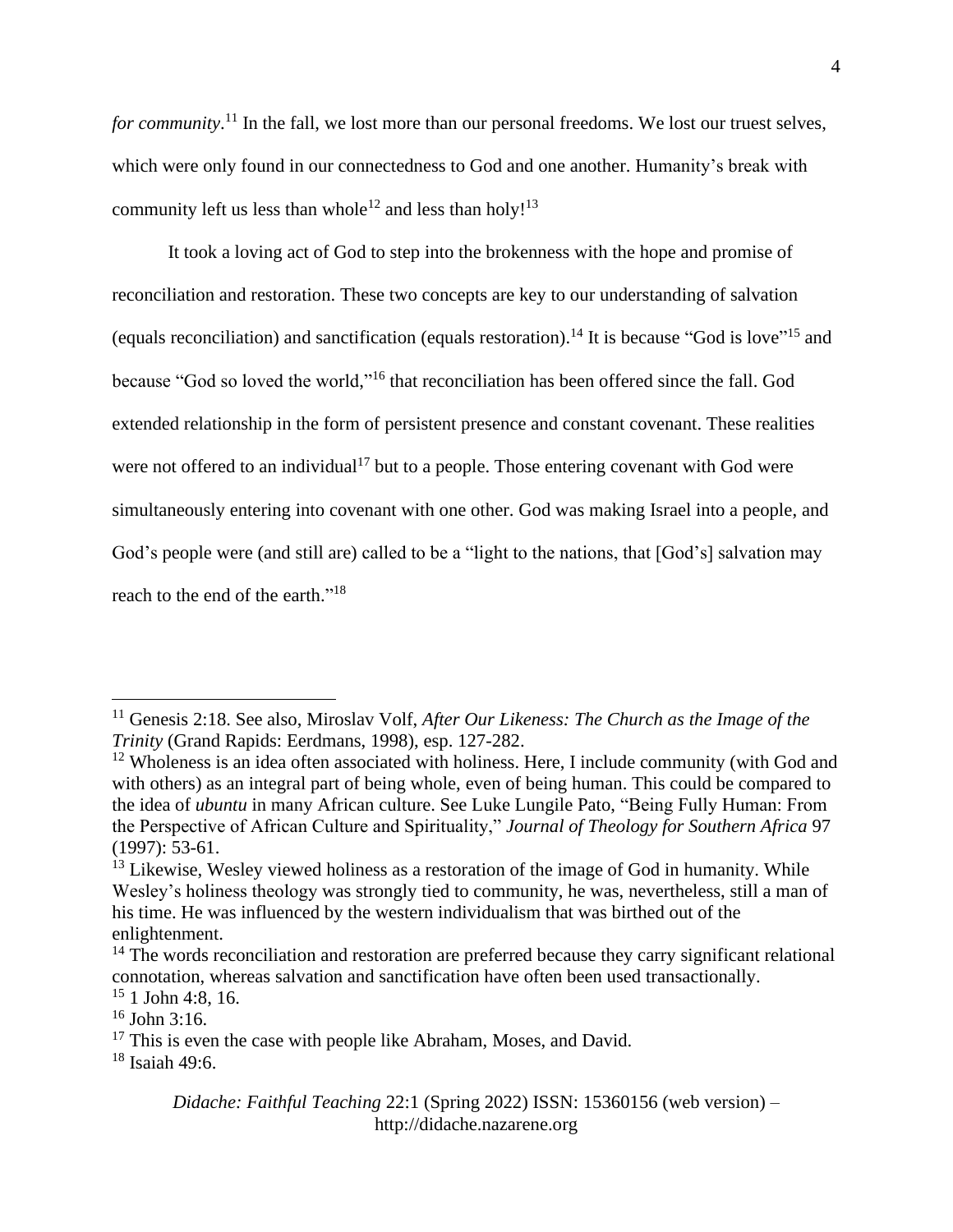Nevertheless, our shared brokenness and the ensuing shame it produced has made it difficult to be open and honest before God, much less before one another. Even in the Church, we hide our brokenness, preferring self-imposed distancing and isolation over genuine community. After centuries of living this way, we have convinced ourselves that this is normal and have built theologies to support our actions. One such theology pertains to our doctrine of holiness, whereby holiness has come to be defined more individualistically than communally. Furthermore, our fear of rejection has often resulted in the creation of a façade of holiness, a pious purity clothed in morality and having little to do with genuine community.

We each struggle with our own human inadequacies. We are ashamed of who we know ourselves to be and believe that if others saw our "true" selves, then they would no longer desire relationship with us. Within Wesleyan-Holiness circles, this issue is often compounded by our understanding of and desire for a certain kind of perfection (legalism).

#### *The Outworking of the Holy Spirit*

While we may be broken, the Holy Spirit is not! Nevertheless, most Christians treat the Spirit as an individual gift, a personal guide to aid in one's daily living. As holiness people, we would extend the work of the Spirit to include making the individual holy. In practice, it appears that we do not have one Holy Spirit but millions of "holy spirits" that guide individuals into numerous contradictory interpretations and applications of Scripture. And the work of these "spirits" over the history of the Church universal has been more divisive than unifying.

*Didache: Faithful Teaching* 22:1 (Spring 2022) ISSN: 15360156 (web version) – http://didache.nazarene.org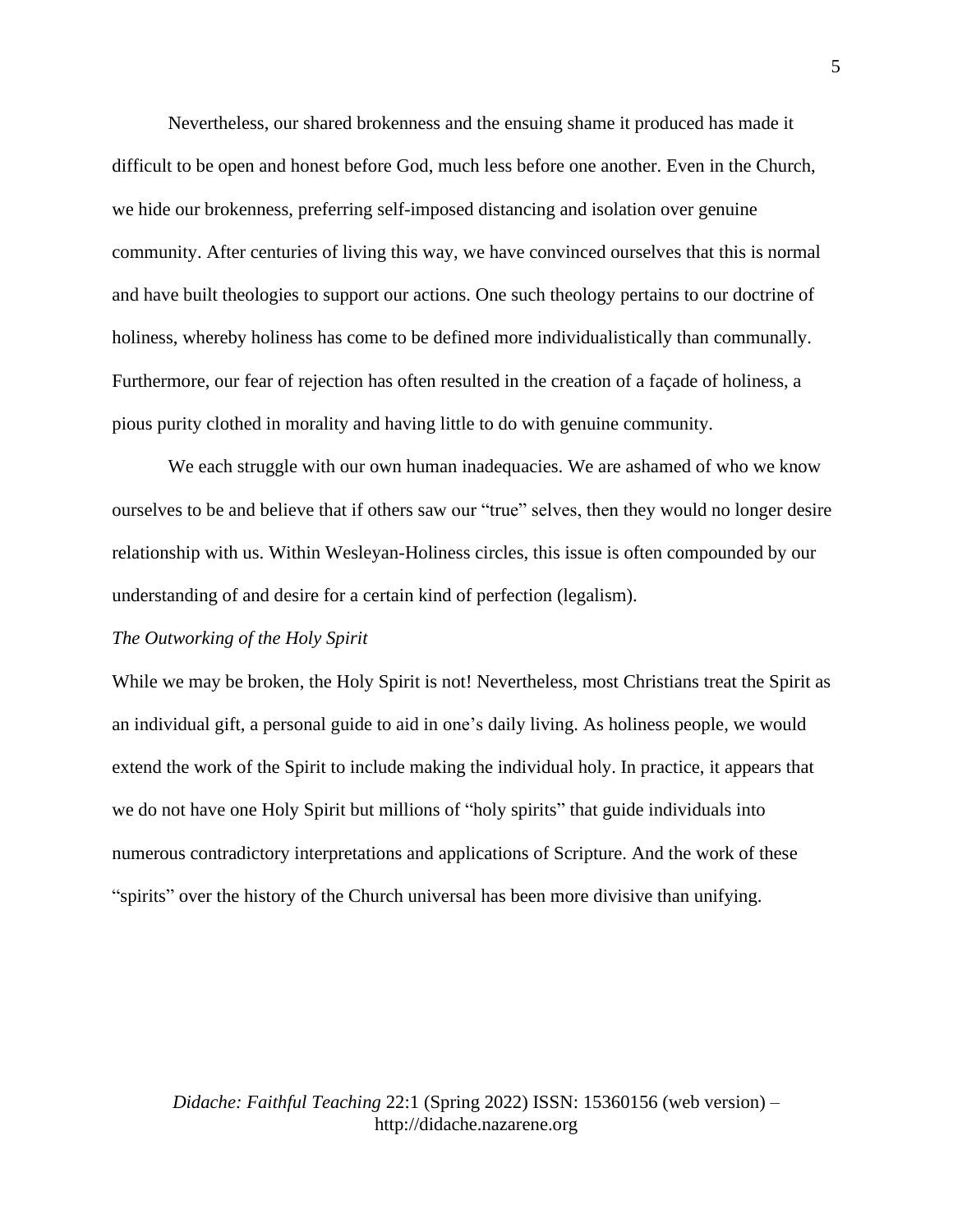Scripture presents the Holy Spirit very differently. There is *one* Spirit who unites us together as *one*. <sup>19</sup> Furthermore, the work of the Spirit in the believer is always cooperative, intended for the "building up of the body of Christ"<sup>20</sup> and for the extending of God's witness "to the ends of the earth."<sup>21</sup> Numerous times, the singular Holy Spirit is spoken about in terms of its dwelling within the community of believers who are presented as a collective singular entity. This is easily missed in English translations where the second person plural "you" is ambiguous and easily misconstrued as singular. Furthermore, English translations regularly pluralize singular nouns and verbs, which betray the interpreters' individualistic biases. Because of space, a single example must suffice to show the significance of a more accurate translation.<sup>22</sup>

Do you (all) not know that you (all) are God's (one) temple and that God's (one) Spirit dwells in you (all)? If anyone destroys God's (one) temple, God will destroy that person. For God's (one) temple is holy, and you (all) are that (one) temple.<sup>23</sup>

Throughout the New Testament we see that the Spirit unites Christians into a single new entity (e.g., God's temple, God's body, God's image), enabling us to faithfully embody and display the holiness of God. In other words, the Holy Spirit within each believer joins them into the singular body of Christ, and it is ultimately only as the body of Christ that we can be holy as God is holy.<sup>24</sup> This means that the unity (*not* uniformity<sup>25</sup>) of Christians is a vital aspect of holiness.

<sup>19</sup> "For in the *one* Spirit we were all baptized into *one* body—Jews or Greeks, slaves or free and we were all made to drink of the *one* Spirit" (1 Corinthians 12:13; cf. Ephesians 4:4).  $20$  Ephesians 4:12.

 $21$  Acts 1:8.

<sup>&</sup>lt;sup>22</sup> Compare also Romans 12:1-2 and 2 Corinthians 3:17-18 in the Greek.

<sup>23</sup> 1 Corinthians 3:16-17.

 $24$  Leviticus 19:2.

 $25$  Like the Trinity, unity is best understood in terms of oneness in the midst of diversity.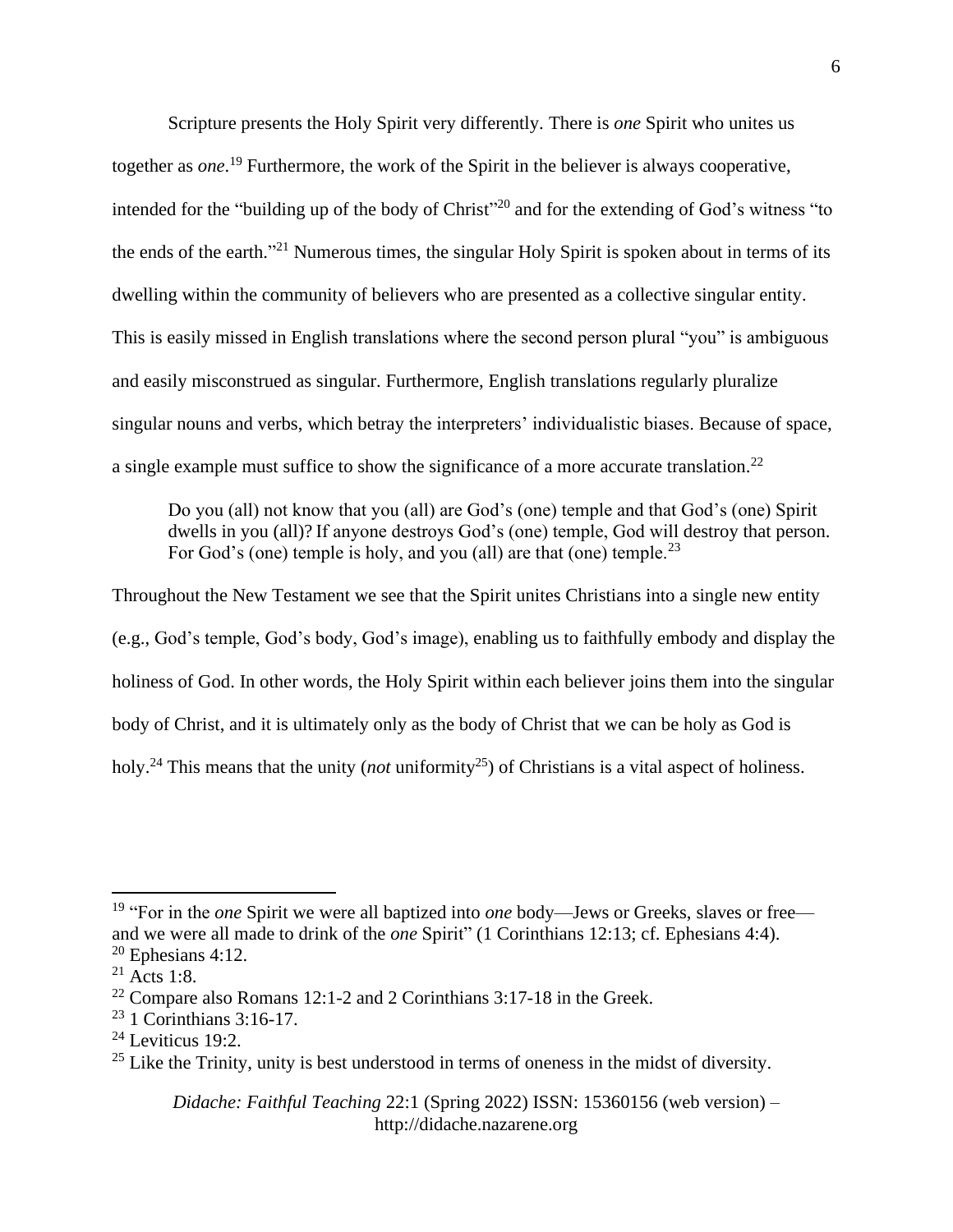Holiness is *always* communal and only made possible in relationship with God and one another through the Holy Spirit who, despite our individual brokenness, unites us into one holy people.

## *A Less Perfect Perfection*

The words *telos* and *teleios* are part of a Greek word group that has a range of meanings. For example, they refer to: end, completion, cessation, maturity, wholeness, fulfilment, and goal. The modern understanding<sup>26</sup> of the words "perfect" and "perfection," meaning "without defect or blemish,"<sup>27</sup> can be found in this word group, but they are *not* limited to it. Christ is arguably<sup>28</sup> the only human to have fulfilled this definition of the word.<sup>29</sup> Even as we consider the animal sacrifices found in the Old Testament,<sup>30</sup> we can readily recognize that these animals were not perfect in the modern sense of the word. Instead, we could say they were "fit for purpose"—they were well suited for the role they needed to fulfill. When the New Testament speaks of perfection in relation to believers, it is strongly connected to God's love. We are told that God is love and that as we "love one another, God lives in us, and his love is perfected in us."<sup>31</sup> Jesus even connects perfection with love for our enemies.<sup>32</sup> God's love working in us and through us moves us toward maturity, putting an end to childish ways<sup>33</sup> and toward "the unity of the faith" and the knowledge of the Son of God, to maturity, to the measure of the full stature of Christ."<sup>34</sup>

<sup>26</sup> Which is ultimately influenced by the Latin.

<sup>27</sup> 1 Peter 1:19.

 $28$  Since Christ took on human flesh, it is likely that he would have had some physical defects or blemishes. Therefore, we cannot take this statement of absolute perfection too far. <sup>29</sup> See Hebrews 2:10; 5:9.

<sup>30</sup> E.g., Exodus 12:5; Leviticus 22:21.

 $31$  1 John 4:12.

<sup>32</sup> Matthew 5:43-48.

<sup>33</sup> 1 Corinthians 13:11.

 $34$  Ephesians 4:13.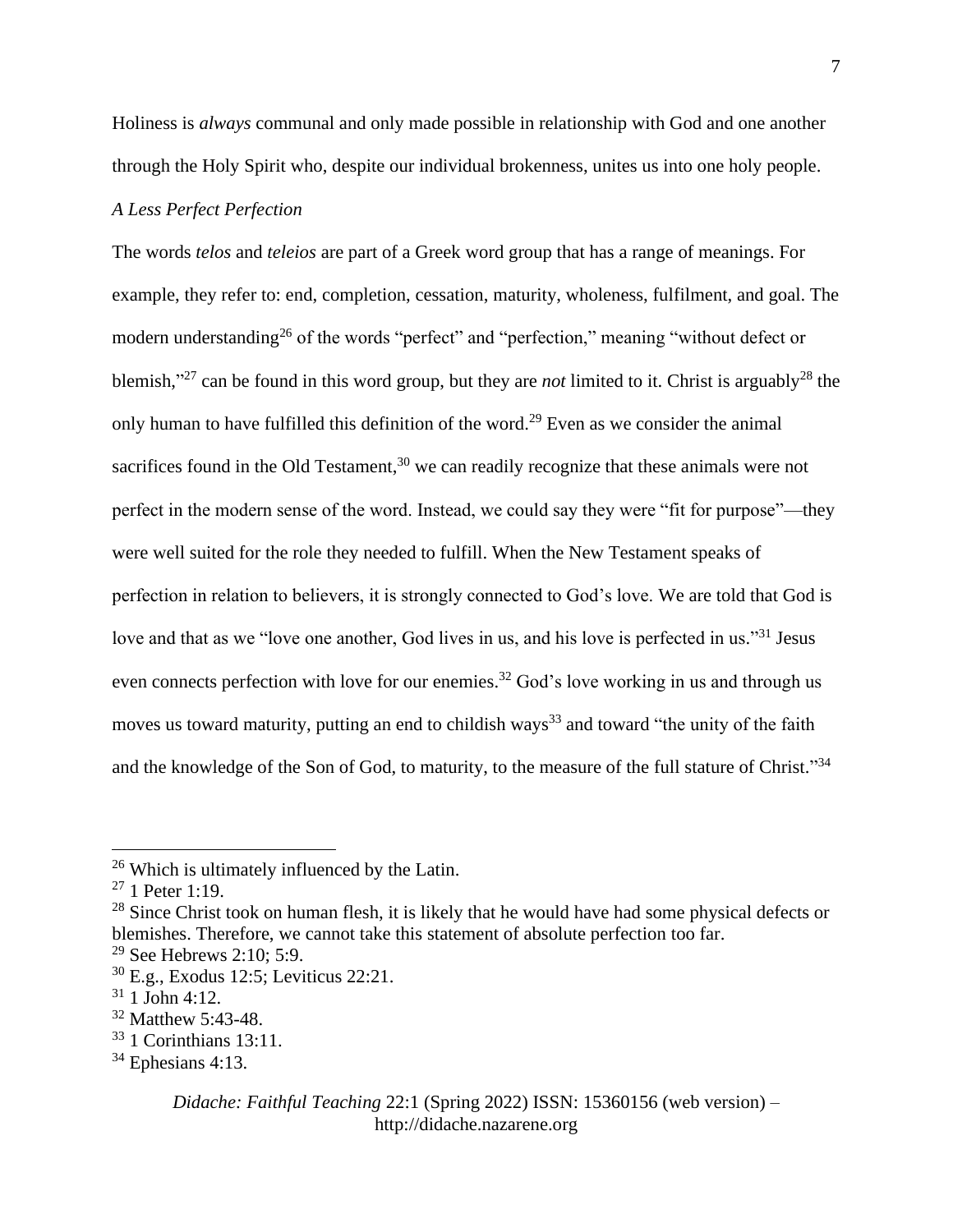We, the Church, are called to a kind of perfection that aligns our thinking and doing with that of the Kingdom. We are given purpose in our perfection, and this purpose is to partner with God in God's relational mission. 35

Stressing this aspect of perfection, we can recognize our need for community in order to embody it. As the body of Christ, we are called to live in a new creation reality where our lives are given over to this "ministry of reconciliation," and in so doing, we "become the righteousness of God" together.<sup>36</sup> This type of being and living is perfect when it is motivated by love and lived out in community. Therefore, "success" is not the mandate. Perfection in not found in completing particular actions in a particular way or even in the completion itself. Perfection is found in the journey<sup>37</sup> of lived relationships that are compelled by God's love. Our ability does not determine our perfection. Nor does individual sin or morality. *If* we are the body, filled with the Spirit, with Christ as our head, then we are holy even as we are becoming holy. And we are holy despite our personal brokenness and despite the deficiencies of the entire group. Our holiness is not our own. It is Christ's! And it is only ours as we abide in Christ!<sup>38</sup>

This understanding of perfection has its advantages as it frees us to be genuine before God and one another. It is, however, a double-edged sword. Most of us fear openness and would rather hide behind that which we believe we can control, namely our outward appearances and actions. We regularly give up the freedoms provided by the cross to embrace the shackles of

 $35$  John 4:34; 1 John 2:5-6; Colossians 3:14-17. The majority of this paragraph is taken from my forthcoming book with David B. McEwan, *Embracing a Doctrine of Holiness* (Lenexa, KS: Global Nazarene Publications, forthcoming).

 $36$  2 Corinthians 5:11-21.

<sup>37</sup> Similarly see, T. A. Nobel, *Holy Trinity: Holy People: The Historic Doctrine of Christian Perfecting* (Eugene, OR: Cascade, 2013),  $38$  John 15.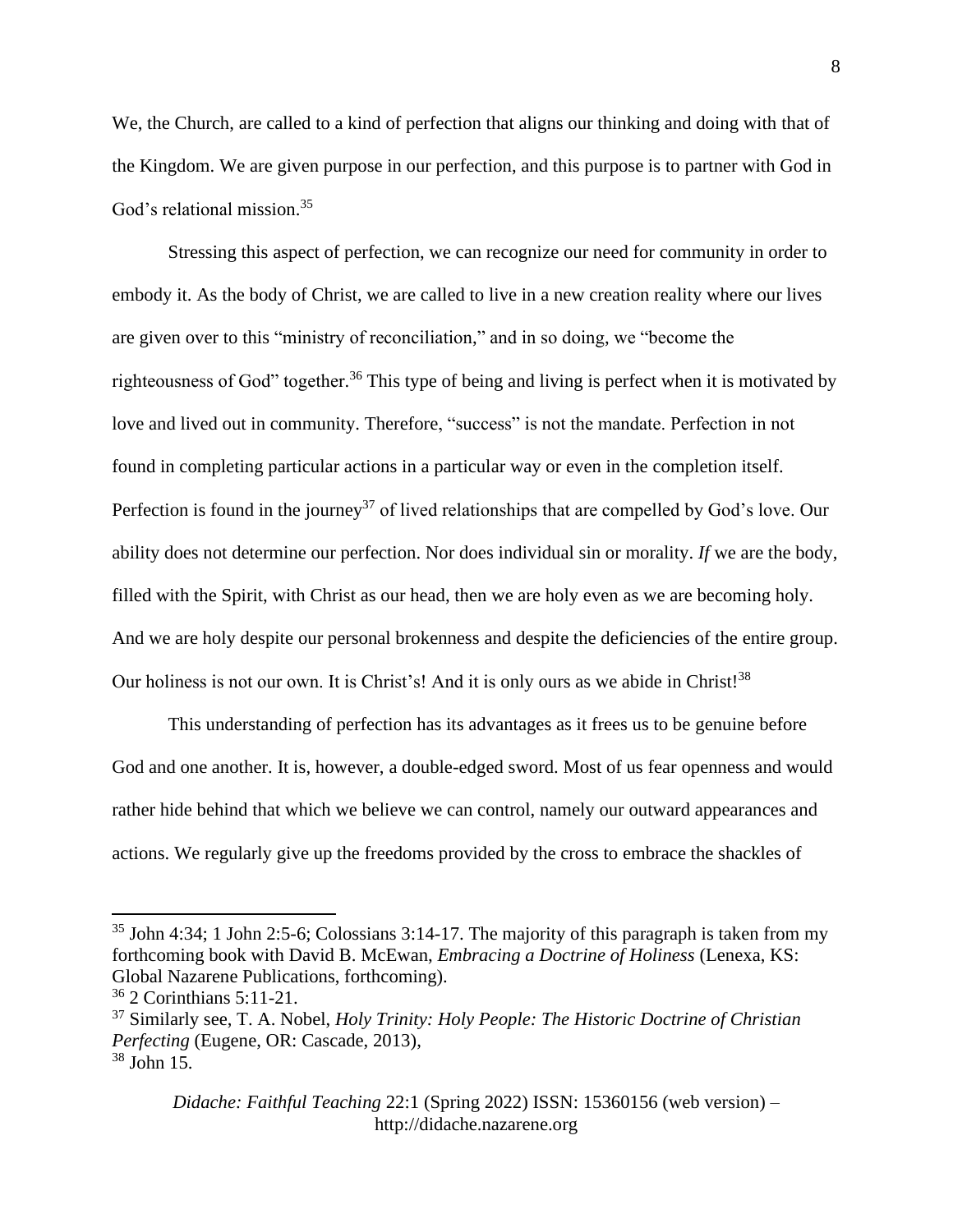social acceptance (including the approval of our church communities). In so doing, we present each other and the world with a pretense of wholeness and likely cause more harm than good. When others see a people "without defect or blemish" they either know we are hypocrites, lying to ourselves and them, or they feel excluded believing they cannot sustain this standard. Worse still, we hide Christ under the veil of our own self-sufficiency. The apostle Paul warned against such actions and emphasized the importance of what I am calling a "less perfect perfection" or being a "broken-holy people." He wrote: "But we have this treasure in clay jars, so that it may be made clear that this extraordinary power belongs to God and does not come from us."<sup>39</sup>

God's power, glory, and holiness are meant to shine through our brokenness. Christ gives us an example of this less perfect perfection. It is seen in the reality that Christ's scars remained after he is resurrected.<sup>40</sup> Some may argue this was simply a way of proving to witnesses that he was indeed the same Jesus who was crucified. But even if this is correct, it remains true that the scars of Christ's brokenness, inflicted by the world, remained as a witness of God's power in the face of horrific circumstances. These scars foreshadow our reconciliation and restoration, for "by his bruises we are healed."<sup>41</sup> Christ's brokenness draws us together making us whole again, despite our continued brokenness. That is why, even in our newfound wholeness, we are "always carrying in the (one) body the death of Jesus, so that the life of Jesus may also be made visible in

 $41$  Isaiah 53:5.

<sup>39</sup> 2 Corinthians 4:7.

 $40$  The church, while maintaining the full divinity and full humanity of Christ, has tended to emphasize the former to the detriment of the later. As a result, we define holiness, and restoration into the image of God, in terms of returning to a type of pre-fall divine-like state. This seems to be more appealing than continuing to embrace our humanness. As the body of Christ, like our Head, we are both divine and human. In the later, their must be a place for our continued infirmities.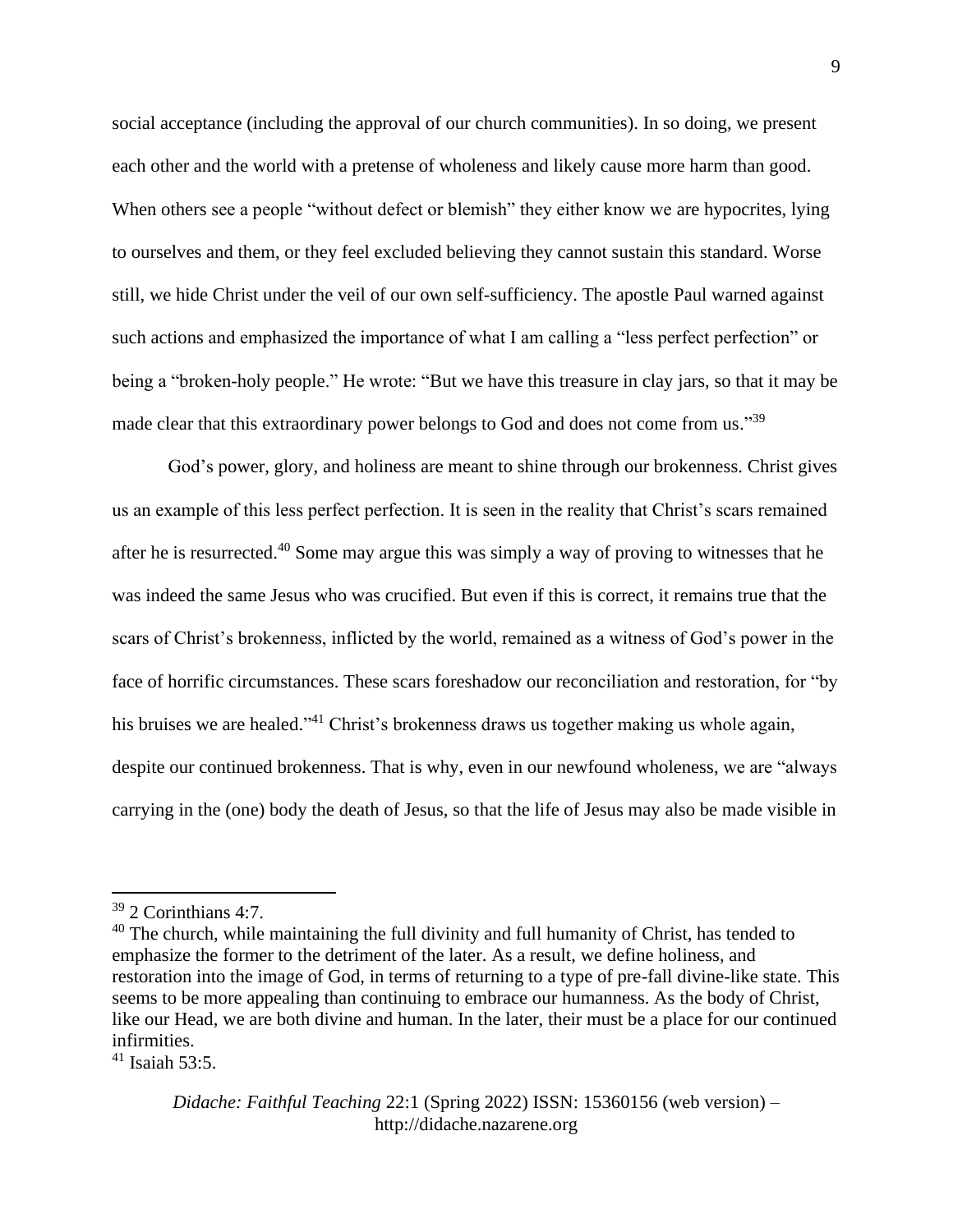(the one) body." <sup>42</sup> This is the illogical and unfathomable beauty of holiness—Christ crucified living in and through his body. In this way we evidence that God's "grace is sufficient for (us, and the world), for (God's) power is made perfect in (our) weakness."<sup>43</sup>

This is the hope of the world; not us, but Christ in us. Our attempts to present a finished product are more about our "unholy" desires to have other people see us in a positive light. If God is to be glorified through us, the world needs a visible and tangible witness of our brokenness *and* our transformation into holiness, especially as a community.

#### *In the Midst of Community*

The name "Israel" means "to strive with God and humans."<sup>44</sup> This is an important point often overlooked in the biblical narrative. God didn't choose Israel because they were perfect. In fact, as we read their story, we see that in many cases they were as bad as those surrounding them. What separated Israel from the other nations was their willingness to engage God authentically. The psalms of lament are a great example of this. Therein, the people wrestled with God, crying out in their pain, frustration, doubt, and anger. Many modern Christians cringe at such raw emotion, especially aimed towards God. Nevertheless, this level of engagement and vulnerability opens a space for genuine intimacy. God invites us to such intimacy, a kind of intimacy that can only be had as we stand naked before God bearing our hearts and minds, and yes, the scars of our brokenness.

 $42$  2 Corinthians 4:10.

<sup>43</sup> 2 Corinthians 12:9. See also Diane Leclerc, *Discovering Christian Holiness: The Heart of Wesleyan-Holiness Theology* (Kansas City: Beacon Hill, 2010), who articulates the significance of weakness for a deeper understanding of holiness (244-52). <sup>44</sup> Genesis 32:28.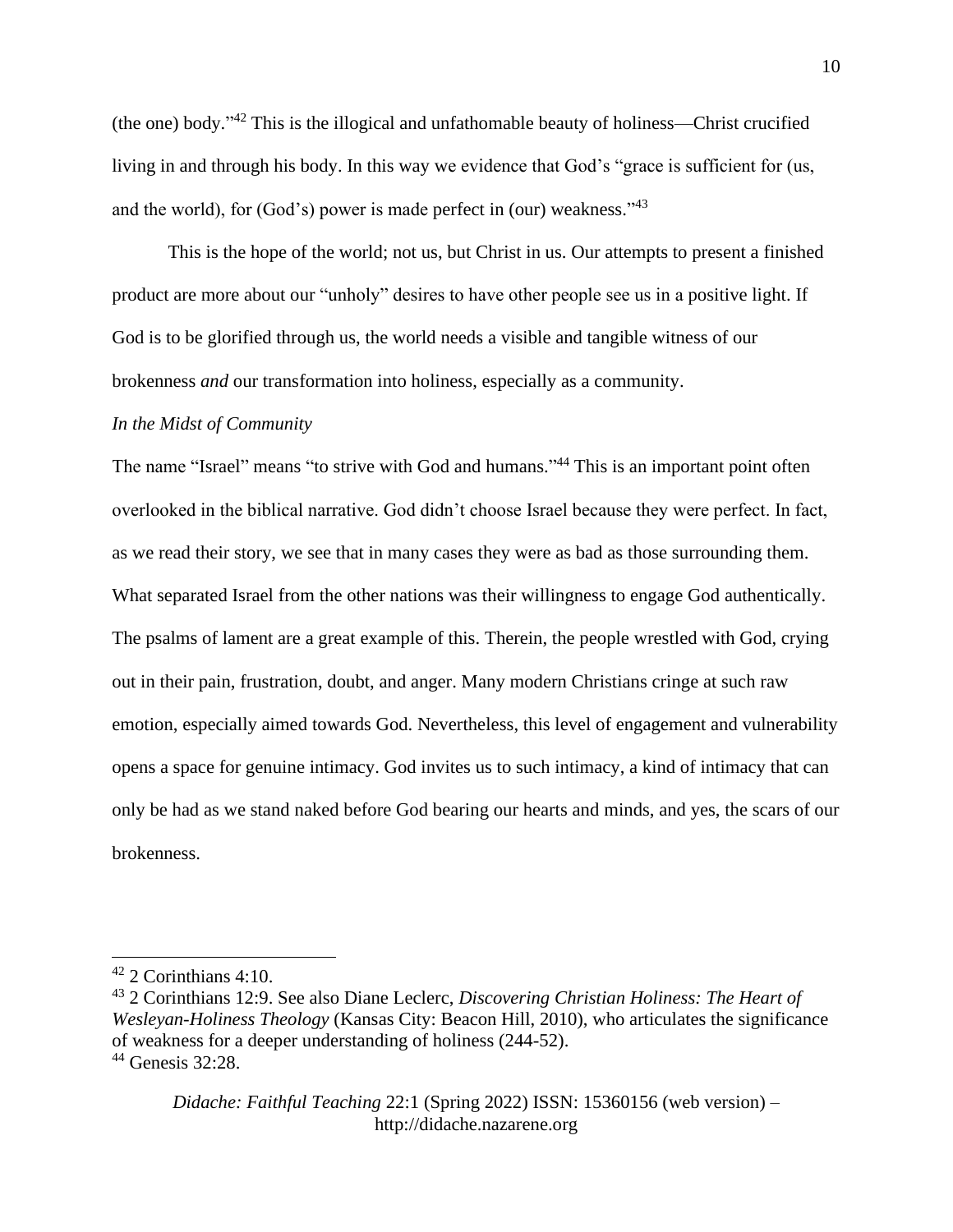But the invitation doesn't stop there. God also invites us to a similar level of intimacy with our brothers and sisters in Christ.<sup>45</sup> Nevertheless, the impact of sin has caused such intense community to feel foreign to us. Even when worshiping among a loving and accepting community of believers who look like and think like us, still there are times of frustration and disagreement. This is multiplied one-hundredfold when we expand to include the full body of Christ, which most definitely includes "the least of these."

The full body of Christ is comprised of all kinds of brokenness<sup>46</sup> and sin. These things will most definitely make us uncomfortable and even scare many away. Yet, when we stop and think about it, there is something profoundly beautiful about our brokenness when seen through the lens of a loving community. This is a picture of holiness, as imperfect as it may look. When every person is welcome at God's table despite their continued brokenness, then we have a picture of the Kingdom come. It is in this type of community that God's power, holiness, and especially God's love shines through.<sup>47</sup>

### *Conclusion: Bringing the Parts Back Together*

In this short paper, I have tried to argue that *a Holy People is found in an embrace of our shared brokenness, which through the outworking of the Holy Spirit is brought to a less perfect perfection in the midst of community*. This understanding requires a redefining of many of the

<sup>45</sup> Wesley's Bands served this function.

<sup>&</sup>lt;sup>46</sup> In the limited space of this paper, there was not time to address the important issue of disability. Our theology of holiness must include an understanding of personhood that includes *all* people, and our ministry must intentionally find ways of building lasting relationship *all*  people. See esp., David B. McEwan and Jim Good, *Sustaining Hope: Friendships and Intellectual Impairment* (Eugene, OR: Pickwick, 2021).

<sup>47</sup> Compare Mildred Bangs Wynkoop, *A Theology of Love: The Dynamic of Wesleyanism*, 2nd edition (Kansas City: Beacon Hill, 2015), 165.

*Didache: Faithful Teaching* 22:1 (Spring 2022) ISSN: 15360156 (web version) – http://didache.nazarene.org